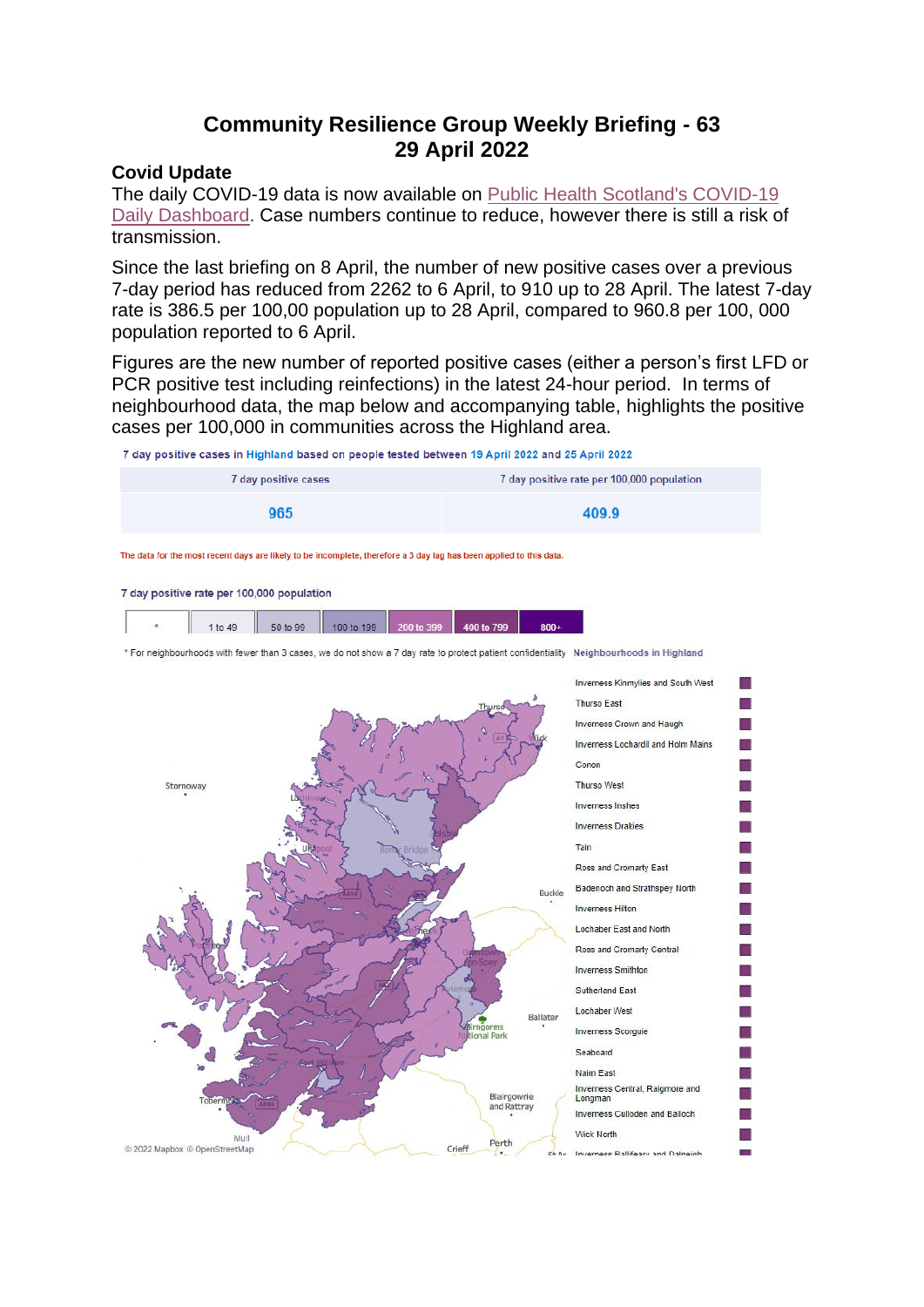# **Scottish Government Coronavirus (COVID-19)**

There have been no new Scottish Government announcements.

The Coronavirus (Covid-19): Staying at home guidance has been updated on 28th May to explain changes to testing, contact tracing and isolation guidance that will come into effect from 1 May 2022.

<https://www.gov.scot/publications/coronavirus-covid-19-getting-tested/>

Key points are that:

- Testing in Scotland is changing, thanks to our widespread vaccination coverage and access to new Covid treatments.
- From 1 May 2022, most people no longer need to take a COVID-19 test and should follow guidance on staying at home if unwell.
- Testing is only available to people with symptoms of COVID-19, and in a limited number of other circumstances.
- Testing remains available to specific groups including for clinical care, for health and social care workers and for people visiting care homes or hospitals.
- If you are [planning international travel](https://www.gov.scot/publications/coronavirus-covid-19-international-travel-quarantine/) and need to provide evidence of negative testing/vaccine status, you need to arrange a private test.
- There is separate guidance for people who have been informed by the NHS that they are at highest risk of becoming seriously unwell and who might be eligible for new COVID-19 treatments.
- There is also additional guidance for those working in health and social care settings.

### **Covid-19 Testing**

Testing in Scotland is changing. This is because most people in Scotland are vaccinated and there are [new coronavirus treatments available.](https://www.nhsinform.scot/illnesses-and-conditions/infections-and-poisoning/coronavirus-covid-19/coronavirus-covid-19-treatments/)

Testing is now only available for people [with symptoms of coronavirus,](https://www.nhsinform.scot/illnesses-and-conditions/infections-and-poisoning/coronavirus-covid-19/test-and-protect/coronavirus-covid-19-get-a-test-if-you-have-symptoms/) and in a limited number of circumstances for people [who do not have symptoms.](https://www.nhsinform.scot/illnesses-and-conditions/infections-and-poisoning/coronavirus-covid-19/test-and-protect/coronavirus-covid-19-get-a-test-if-you-do-not-have-symptoms/)

If you have symptoms, testing can be carried out at home or at coronavirus testing centres across Scotland.

Most people no longer need to test regularly when they do not have coronavirus symptoms. Lateral flow device (LFD) tests are now being used in a targeted way, to protect the most vulnerable

Please check NHS Inform for up-to-date guidance on Covid-19 testing arrangements.

[https://www.nhsinform.scot/illnesses-and-conditions/infections-and](https://www.nhsinform.scot/illnesses-and-conditions/infections-and-poisoning/coronavirus-covid-19/test-and-protect/coronavirus-covid-19-testing)[poisoning/coronavirus-covid-19/test-and-protect/coronavirus-covid-19-testing](https://www.nhsinform.scot/illnesses-and-conditions/infections-and-poisoning/coronavirus-covid-19/test-and-protect/coronavirus-covid-19-testing)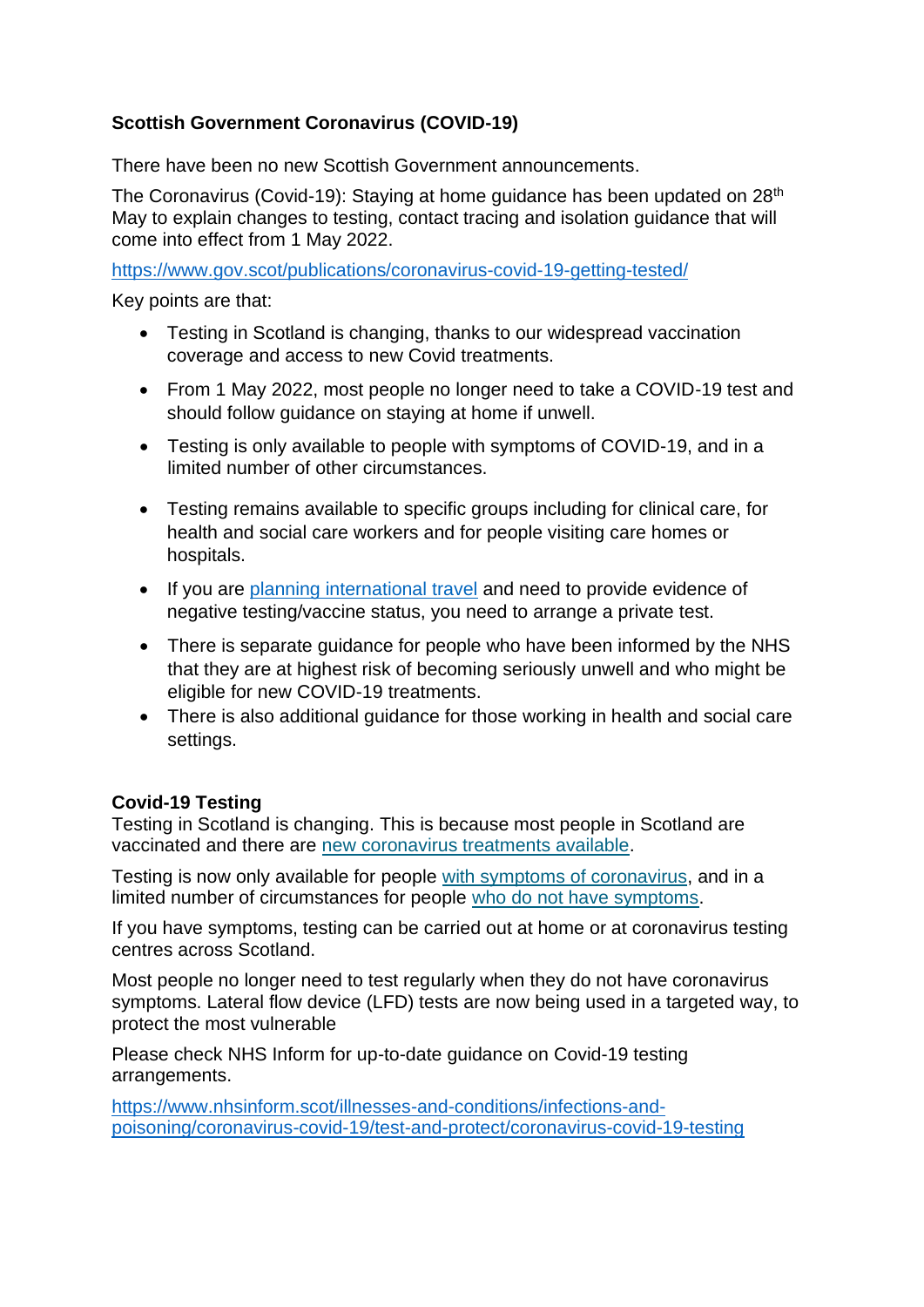### **Covid-19 Vaccination Update**

The latest update from NHS on the vaccine can be accessed at the following link: [www.nhsinform.scot/covid19vaccine.](http://www.nhsinform.scot/covid19vaccine)

For details of vaccination clinics in Highland, including drop-in clinics and GP practices supporting the booster roll-out, please check the link below. There are also FAQs on how vaccinations are being delivered in the NHS Highland area. <https://www.nhshighland.scot.nhs.uk/COVID19/Pages/Vaccination.aspx>

### **Voters reminded to make their vote count**

Voters taking part in the forthcoming Highland Council election on Thursday 5 May are reminded that when filling in their ballot papers they should use numbers against the name of candidates and not a cross.

The system of voting for local government elections is the Single Transferable Vote (STV). Voters need to mark their choice of candidates in numerical order, using 1, 2, 3 and so on.

Voters can make as many or as few choices as they wish putting the number 1 in the voting box next to their first choice; a 2 in the voting box beside their second choice; a 3 in the voting box next to their third choice and so on.

To assist voters the Council has produced a short video to provide information on how to ensure their vote counts. This can be viewed on the Council's website – [https://youtu.be/gfoUCuy0Snk](https://eur02.safelinks.protection.outlook.com/?url=https%3A%2F%2Fyoutu.be%2FgfoUCuy0Snk&data=05%7C01%7Csylvia.tarrant%40highland.gov.uk%7Cc4015ca3e0294fd7fdd608da27660d86%7C89f0b56e6d164fe89dba176fa940f7c9%7C0%7C0%7C637865616500160342%7CUnknown%7CTWFpbGZsb3d8eyJWIjoiMC4wLjAwMDAiLCJQIjoiV2luMzIiLCJBTiI6Ik1haWwiLCJXVCI6Mn0%3D%7C3000%7C%7C%7C&sdata=QfYU4Nfgm1NViIYQqUsdcpGkj5ztpNE3sKw9Rh0rdvs%3D&reserved=0) (external link). Other helpful information for voters can be found by visiting [www.highland.gov.uk/voter](http://www.highland.gov.uk/voter)

[https://www.highland.gov.uk/news/article/14552/voters\\_reminded\\_to\\_make\\_their\\_vot](https://www.highland.gov.uk/news/article/14552/voters_reminded_to_make_their_vote_count) [e\\_count.](https://www.highland.gov.uk/news/article/14552/voters_reminded_to_make_their_vote_count)

## **New Highland Youth Convener Sought**

The search is on for a new Youth Convener to champion the cause of young people in the Highlands.

The Highland Youth Convener is a sounding board for youth issues in the Highlands and has a direct line into policy makers and decision takers.

The Youth Convener is a unique role in that the post holder is a member of The Highland Council's Education Committee, with full voting powers and also works with the High Life Highland Youth Services Team in developing Highland Youth Parliament and other initiatives that increase youth involvement in decisions that affect them.

Head of Adult Learning and Youth Work for High Life Highland Mark Richardson said: "Young people have the right to a voice to highlight what they need and to shape the services in their lives.

"The Youth Convener role provides a significant platform for that to happen. Over a 12 month period it is a superb opportunity for someone to provide a full-time face, voice and connection for young people and link to services for them across the Highland area."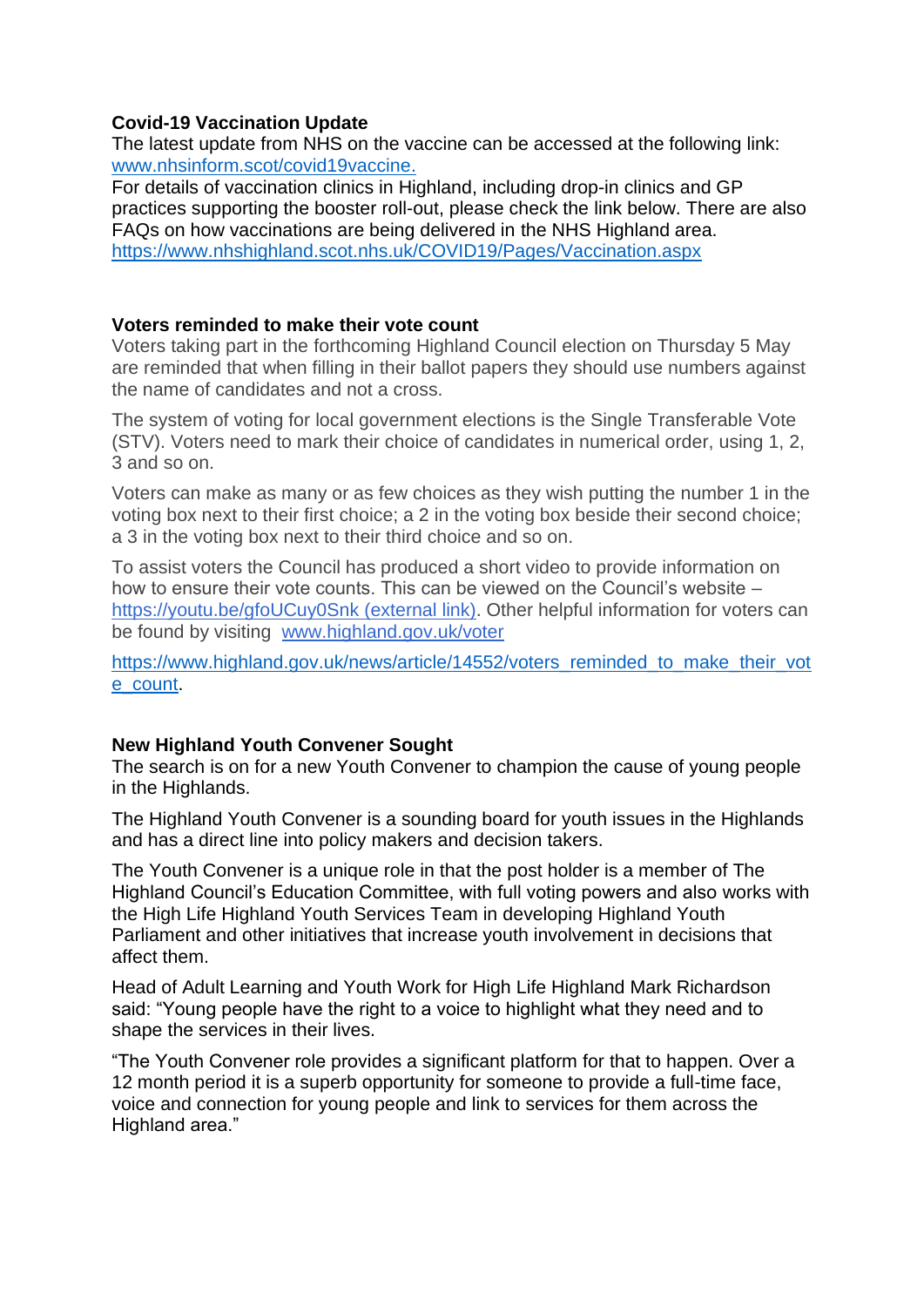A key requirement of the role is an awareness of issues affecting young people and an ability to represent their views. Good communication skills are required, as is the ability to work with and relate to a wide range of people and organisations.

Young people involved in the Highland Youth Parliament have highlighted their priority issues, including mental health concerns due to COVID, isolation and academic stress, the effects of exam challenges due to the pandemic and employment concerns.

The closing date for applications is Thursday, May 12 and interviews will take place in two stages in June.

For more information, visit [www.highlifehighland.org/recruitment](https://eur02.safelinks.protection.outlook.com/?url=http%3A%2F%2Fwww.highlifehighland.org%2Frecruitment&data=05%7C01%7CRosemary.MacKinnon%40highland.gov.uk%7C18862ef76f514429393608da2907c983%7C89f0b56e6d164fe89dba176fa940f7c9%7C0%7C0%7C637867410682620200%7CUnknown%7CTWFpbGZsb3d8eyJWIjoiMC4wLjAwMDAiLCJQIjoiV2luMzIiLCJBTiI6Ik1haWwiLCJXVCI6Mn0%3D%7C3000%7C%7C%7C&sdata=5rUNIfKc0sElED7%2BRd8wwj%2Bca7Kjk0T3hF6S0Zy5FpI%3D&reserved=0)

### **Kooth - online counselling service for young people**

NHS Highland has commissioned the online counselling service Kooth, a service delivered by Kooth Digital Health. Kooth is an integral component of Highland's mental health provision offering a digital counselling and emotional well-being service for young people.

Kooth is a free online counselling and emotional well-being support service providing young people aged 10-18 years (up to 19<sup>th</sup> birthday) across the Highlands with a safe and secure means of accessing support with their emotional health and wellbeing needs from a professional team of qualified counsellors.

Kooth has no referrals, thresholds or waiting lists. Young people can access this service anonymously by signing onto the Kooth site

at [www.kooth.com.](https://eur02.safelinks.protection.outlook.com/?url=http%3A%2F%2Fwww.kooth.com%2F&data=05%7C01%7CRosemary.MacKinnon%40highland.gov.uk%7Cbbefd96dfc8a4ab7ce0c08da285d7015%7C89f0b56e6d164fe89dba176fa940f7c9%7C0%7C0%7C637866679016190613%7CUnknown%7CTWFpbGZsb3d8eyJWIjoiMC4wLjAwMDAiLCJQIjoiV2luMzIiLCJBTiI6Ik1haWwiLCJXVCI6Mn0%3D%7C3000%7C%7C%7C&sdata=n1BFx3osfFeuBHbJaCLiIMQdZbiY2i%2F78N5VOGGhIBQ%3D&reserved=0) Kooth provides unique out of office hours' provision and is open 7 days per week, 365 days a year, with live support and counselling available from noon until 10pm weekdays and from 6pm until 10pm on Saturday and Sundays. Kooth provides added value with moderated, scheduled forums and selfhelp articles (many written by service users) to provide peer led and self-help support.

Find our more here<https://www.kooth.com/>

### **Mental Health Delivery Group newsletter**

This newsletter if from the Highland Community Partnership Mental Health Delivery Group and aims to is to share best practice; information; ideas and resources to support people and communities in Highland to benefit from good health and wellbeing. We ask that you please share it across all corners of your community, workplaces and networks.

The contents of this newsletter include:

- Online Mental Health and Wellbeing Training for individuals and community groups
- Stress Awareness Month stress.org.uk resources
- MikeysLine Men's Group at The Hive
- Trauma Informed A Highland Journey of Hearts & Minds and Culture & Practice
- Director of Public Health Report 2021:Suicide and Mental Health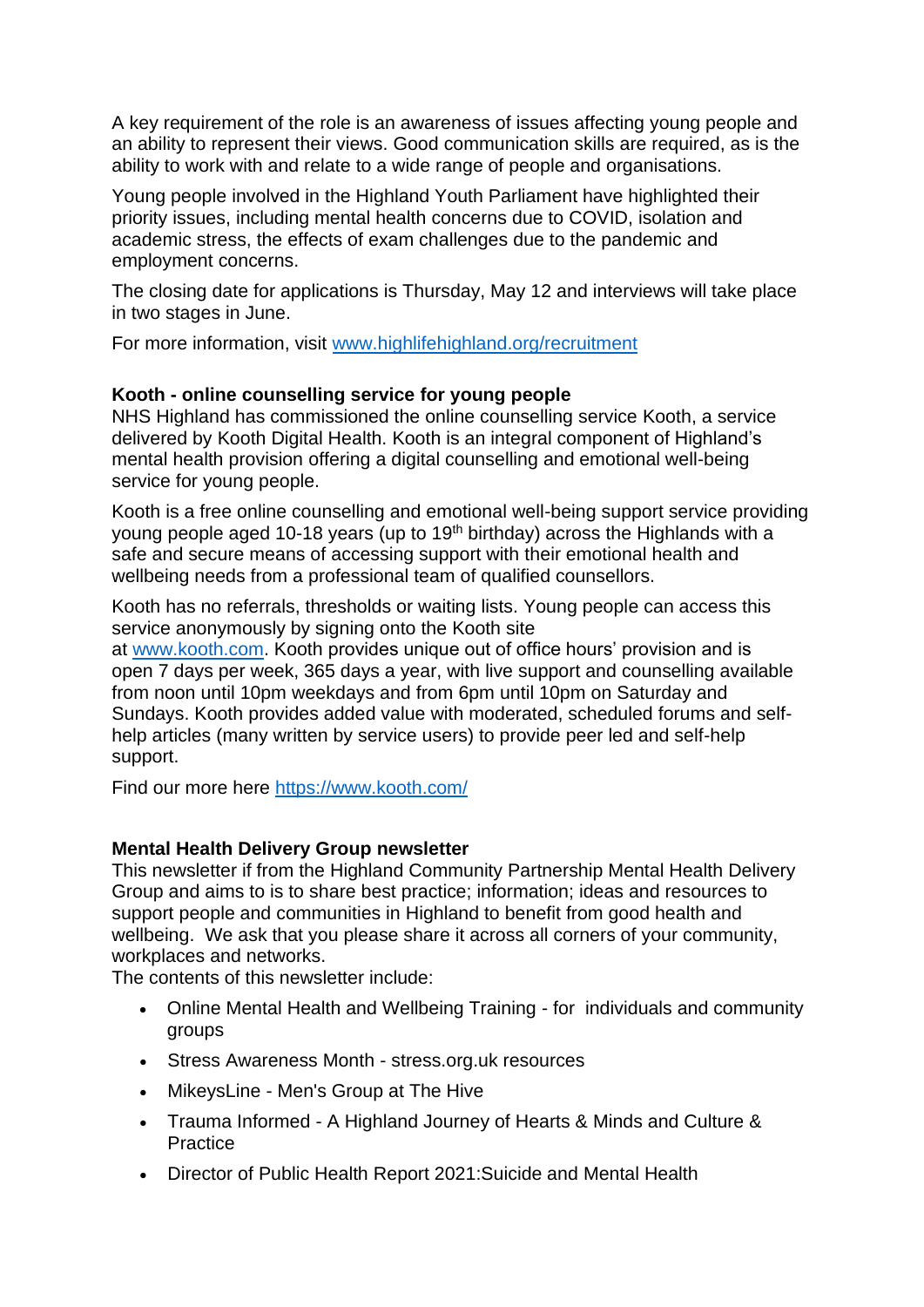- Maternal Mental Health Awareness Week 2-8 May 2022
- Mental Health Awareness Week 2022 Loneliness
- Mental Health and Wellbeing website relaunch May 2022
- Meet the MHDG Partners
- The Mental Health Delivery Group (MHDG) Explained

You can find the newsletter online at https://sway.office.com/JRdYkX6CXoruqhJA?ref=email

## **SSEN Stakeholder Annual Engagement Plan**

Each year, SSEN reviews the feedback it gathers from stakeholders, to identify the common themes that you have encouraged us to engage on and areas where you want us to implement improvements or play a more active role in industry change.

We publish these in a stakeholder consultation called our Draft Annual Engagement Plan, which includes a summary of our proposed stakeholder engagement initiatives, and we welcome your views on this plan.

Our 2022/23 Draft Annual Engagement Plan is published online [https://www.ssen](https://www.ssen-transmission.co.uk/our-stakeholder-engagement/stakeholder-annual-engagement-plan/)[transmission.co.uk/our-stakeholder-engagement/stakeholder-annual-engagement](https://www.ssen-transmission.co.uk/our-stakeholder-engagement/stakeholder-annual-engagement-plan/)[plan/,](https://www.ssen-transmission.co.uk/our-stakeholder-engagement/stakeholder-annual-engagement-plan/) with the consultation open until Monday 2 May 2022.

Providing feedback is easy using our short **[online form](https://eur02.safelinks.protection.outlook.com/?url=https%3A%2F%2Fssentransmission.newsweaver.com%2Fy2lu5hq56s%2F13r1rjn7jxa8ijnaqbxc7g%2Fexternal%3Femail%3Dtrue%26a%3D5%26p%3D9361426%26t%3D1605072&data=05%7C01%7CRosemary.MacKinnon%40highland.gov.uk%7C601707ff4c4140f0930a08da2766dfdc%7C89f0b56e6d164fe89dba176fa940f7c9%7C0%7C0%7C637865620036160529%7CUnknown%7CTWFpbGZsb3d8eyJWIjoiMC4wLjAwMDAiLCJQIjoiV2luMzIiLCJBTiI6Ik1haWwiLCJXVCI6Mn0%3D%7C3000%7C%7C%7C&sdata=tZO%2FFc6UePOy47JagxTZe9vKxT58M11E7mYotBg6tE4%3D&reserved=0)**.

Alternatively, you can respond directly to your SSEN Transmission contact or you can email us at **[Transmission.Stakeholder.Engagement@sse.com](mailto:Transmission.Stakeholder.Engagement@sse.com)**, where you can leave a request for us to call you back to give verbal feedback.

### **Food Support for Groups**

We know that a number of you continue to provide support to the most vulnerable in your communities and that most of you already have well defined routes for accessing food to provide this support or are supporting individuals to access their shopping or community fridges/food tables.

If you are struggling to access food to continue support to vulnerable people locally, please do contact us through the policy mailbox and we can look at ways that we can support your group going forward. Contact: [policy6@highland.gov.uk](mailto:policy6@highland.gov.uk)

**Helpful Links** Welfare Support Team [www.highland.gov.uk/directory\\_record/102970/benefit\\_advice](http://www.highland.gov.uk/directory_record/102970/benefit_advice)

Self Isolation Support Grant - [www.highland.gov.uk/info/20016/coronavirus/940/self](http://www.highland.gov.uk/info/20016/coronavirus/940/self-isolation_support_grant)[isolation\\_support\\_grant](http://www.highland.gov.uk/info/20016/coronavirus/940/self-isolation_support_grant)